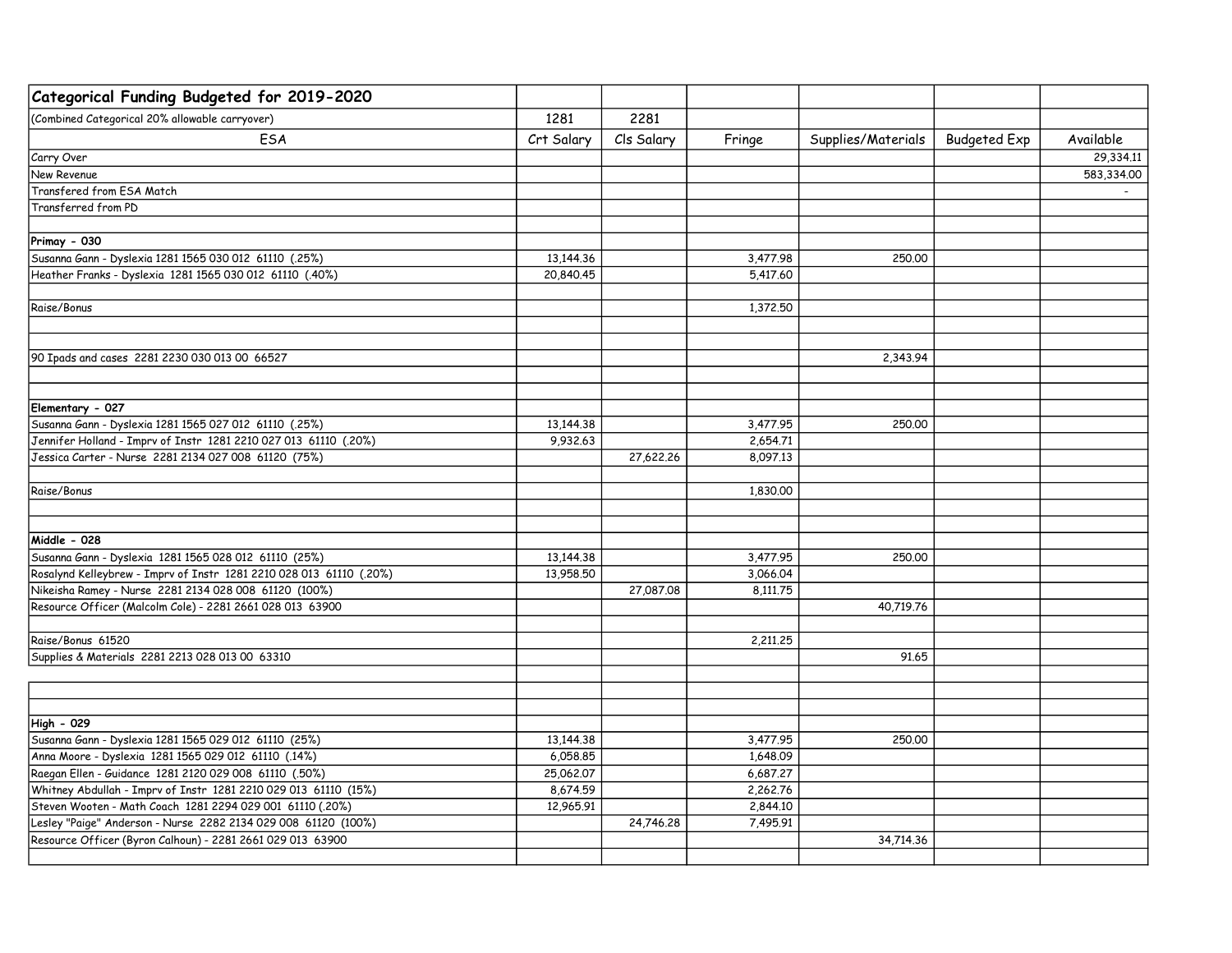| Raise/Bonus                                                                         |                       |            |           | 2,607.85           |                     |           |
|-------------------------------------------------------------------------------------|-----------------------|------------|-----------|--------------------|---------------------|-----------|
| Supplies & Materials                                                                |                       |            |           |                    |                     |           |
| PD                                                                                  |                       |            |           | 1,225.00           |                     |           |
| Odysee Ware                                                                         |                       |            |           |                    |                     |           |
|                                                                                     |                       |            |           |                    |                     |           |
| District Level - 000                                                                |                       |            |           |                    |                     |           |
| Melissa Edwards - Curriculum Director 1281 2210 000 009 00 (.55%)                   | 37,019.65             |            | 9,293.46  |                    |                     |           |
| Amanda Rather - Suprv of Instr 1281 2211 000 014 61110 (.50%)                       | 38,000.00             |            | 8,344.80  |                    |                     |           |
|                                                                                     |                       |            |           |                    |                     |           |
| Raise/Bonus                                                                         |                       |            |           | 2,806.61           |                     |           |
|                                                                                     |                       |            |           |                    |                     |           |
|                                                                                     |                       |            |           |                    |                     |           |
| Transfer to ALE 2281 5200 000 018 69320                                             |                       |            |           | 82,983.18          |                     |           |
| Transfer to ELL 2281 5200 000 019 69320                                             |                       |            |           | 54,380.79          |                     |           |
|                                                                                     |                       |            |           |                    |                     |           |
| 15% Carry Over (2019-2020) \$91,900.22                                              |                       |            |           |                    |                     |           |
|                                                                                     |                       |            |           |                    |                     |           |
|                                                                                     | 225,090.15            | 79,455.62  | 85,249.20 | 222,873.14         | 612,668.11          | $\sim$    |
|                                                                                     |                       |            |           |                    |                     |           |
|                                                                                     |                       |            |           |                    |                     |           |
|                                                                                     | 1275                  | 2275       | 2275      |                    |                     |           |
| <b>ALE</b>                                                                          | Crt Salary            | Cls Salary | Fringe    | Supplies/Materials | <b>Budgeted Exp</b> | Available |
|                                                                                     |                       |            |           |                    |                     |           |
| Carry Over                                                                          |                       |            |           |                    |                     |           |
| New Revenue                                                                         |                       |            |           |                    |                     | 97,135.54 |
| Revenue Transfer from PD                                                            |                       |            |           |                    |                     | 3,607.85  |
| Revenue Transfer from NSLA                                                          |                       |            |           |                    |                     | 82,983.18 |
|                                                                                     |                       |            |           |                    |                     |           |
| Primary - 030                                                                       |                       |            |           |                    |                     |           |
| Jennifer Holland - ALE Director 1275 1950 030 438 61110 (.125%)                     |                       |            | 1,659.21  |                    |                     |           |
| Kala Raper - ALE 1275 1950 030 438 61110 (50%)                                      | 6,207.89<br>17,725.00 |            | 3,893.18  | 250,00             |                     |           |
|                                                                                     |                       |            |           |                    |                     |           |
|                                                                                     |                       |            |           |                    |                     |           |
| Bonus/Raise 61520                                                                   |                       |            | 953.13    |                    |                     |           |
|                                                                                     |                       |            |           |                    |                     |           |
|                                                                                     |                       |            |           |                    |                     |           |
| Elementary - 027<br>Jennifer Holland - ALE Director 1275 1950 027 438 61110 (.125%) |                       |            |           |                    |                     |           |
|                                                                                     | 6,207.89              |            | 1,659.21  |                    |                     |           |
| Kala Raper - ALE 1275 1950 027 438 61110 (50%)                                      | 17,725.00             |            | 3,893.18  | 250.00             |                     |           |
|                                                                                     |                       |            |           |                    |                     |           |
| Bonus/Raise 61520                                                                   |                       |            | 953.13    |                    |                     |           |
|                                                                                     |                       |            |           |                    |                     |           |
|                                                                                     |                       |            |           |                    |                     |           |
| Middle School - 028                                                                 |                       |            |           |                    |                     |           |
| Jennifer Holland - ALE Director 1275 1950 028 438 61110 (.125%)                     | 6,207.89              |            | 1,659.21  | 3,846.93           |                     |           |
| Kelly Best - ALE 1275 1950 028 438 61110 (100%)                                     | 38,200.00             |            | 8,388.60  | 500,00             |                     |           |
|                                                                                     |                       |            |           |                    |                     |           |
| Bonus/Raise 61520                                                                   |                       |            | 1,715.63  |                    |                     |           |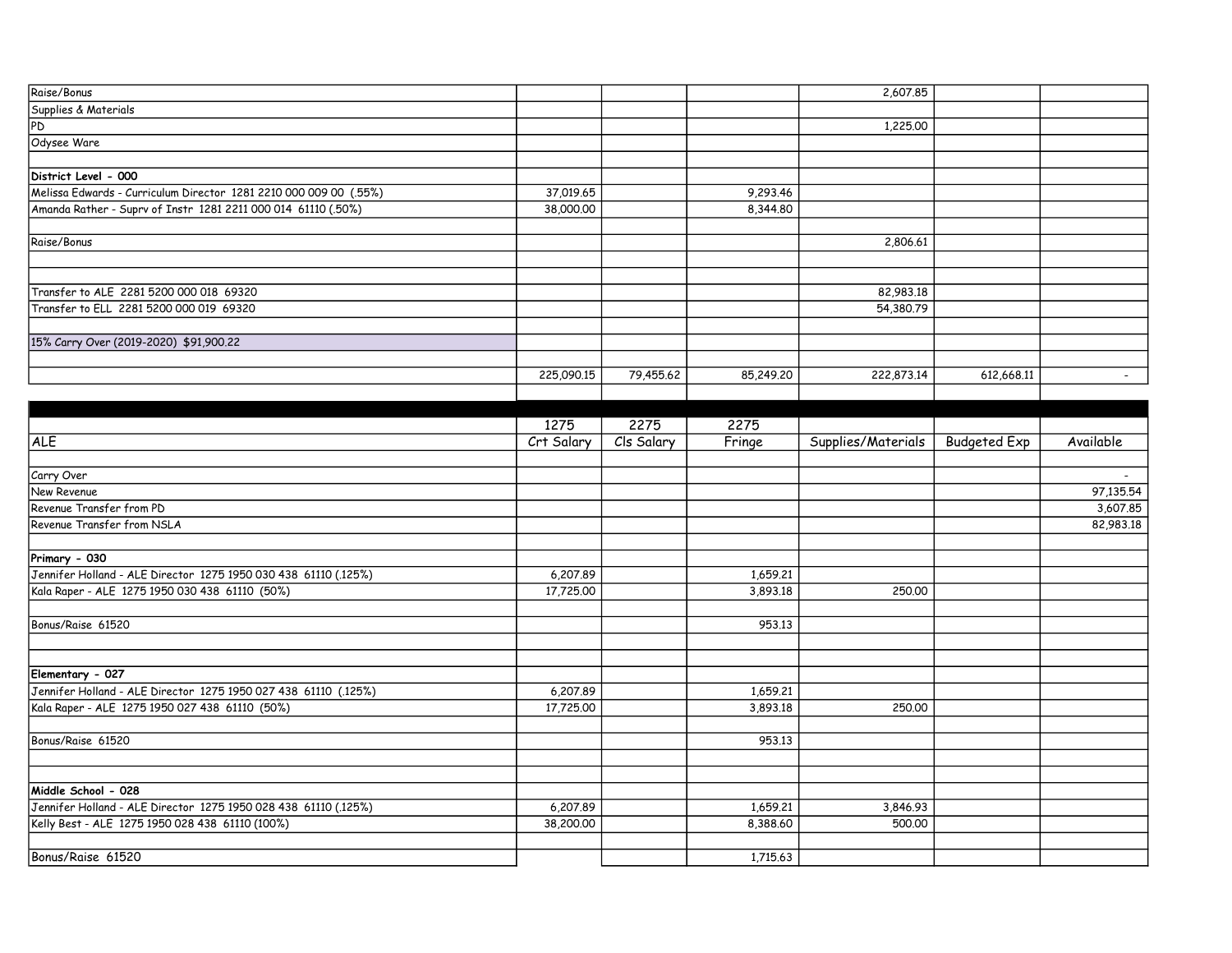| High School - 029                                               |            |                |           |                    |                     |           |
|-----------------------------------------------------------------|------------|----------------|-----------|--------------------|---------------------|-----------|
| Jennifer Holland - ALE Director 1275 1950 029 438 61110 (.125%) | 6,207.89   |                | 1,659.21  |                    |                     |           |
| Lonnie Davis - ALE 1275 1950 029 438 61110 (100%)               | 40,850.00  |                | 11,148.76 | 250.00             |                     |           |
|                                                                 |            |                |           |                    |                     |           |
| Bonus/Raise 61520                                               |            |                | 1,715.63  |                    |                     |           |
|                                                                 |            |                |           |                    |                     |           |
|                                                                 |            |                |           |                    |                     |           |
|                                                                 | 139,331.56 | $\blacksquare$ | 39,298.08 | 5,096.93           | 183,726.57          | (0.00)    |
|                                                                 |            |                |           |                    |                     |           |
|                                                                 |            |                |           |                    |                     |           |
|                                                                 | 2223       | 2223           |           |                    |                     |           |
| <b>Professional Development</b>                                 | Salary     | Cls/All Fringe |           | Supplies/Materials | <b>Budgeted Exp</b> | Available |
|                                                                 |            |                |           |                    |                     |           |
| Carry Over                                                      |            |                |           |                    |                     | 25,880.33 |
| New Revenue                                                     |            |                |           |                    |                     | 47,144.17 |
|                                                                 |            |                |           |                    |                     |           |
| Primary - 030                                                   |            |                |           |                    |                     |           |
| Summer PD                                                       |            |                |           | 567.66             |                     |           |
| Phonix 1st PD                                                   |            |                |           | 438.90             |                     |           |
| AAEA Conference PD                                              |            |                |           | 530.00             |                     |           |
| CGI Training                                                    |            |                |           |                    |                     |           |
|                                                                 |            |                |           |                    |                     |           |
| Elementary - 027                                                |            |                |           |                    |                     |           |
| Summer PD                                                       |            |                |           | 800.00             |                     |           |
|                                                                 |            |                |           |                    |                     |           |
| Middle - 028                                                    |            |                |           |                    |                     |           |
| Summer PD                                                       |            |                |           | 276.25             |                     |           |
| Hearing Officer PD - Kelleybrew                                 |            |                |           | 1,067.16           |                     |           |
|                                                                 |            |                |           |                    |                     |           |
| High - 029                                                      |            |                |           |                    |                     |           |
| Summer PD                                                       |            |                |           |                    |                     |           |
| AAEA Conference PD                                              |            |                |           | 265.00             |                     |           |
|                                                                 |            |                |           |                    |                     |           |
| District - 000                                                  |            |                |           |                    |                     |           |
| Leadership Team Stipends                                        | 12,500.00  |                | 2,750.00  |                    |                     |           |
| Summer Admin Retreat - PD                                       |            |                |           | 6,719.69           |                     |           |
| School of Innovation - Grover                                   |            |                |           |                    |                     |           |
| Open General Session - Speaker                                  |            |                |           |                    |                     |           |
|                                                                 |            |                |           |                    |                     |           |
| Phonix 1st Training (2 Dist, 1 ES, 2 PS)                        |            |                |           | 2,250.00           |                     |           |
| School of Innovation Conference                                 |            |                |           | 4,000.00           |                     |           |
| WD Mills PD 2223 2211 000 63310                                 |            |                |           | 15,500.00          |                     |           |
|                                                                 |            |                |           |                    |                     |           |
| Transfer to ESA                                                 |            |                |           |                    |                     |           |
| Transfer to ALE                                                 |            |                |           | 3,607.85           |                     |           |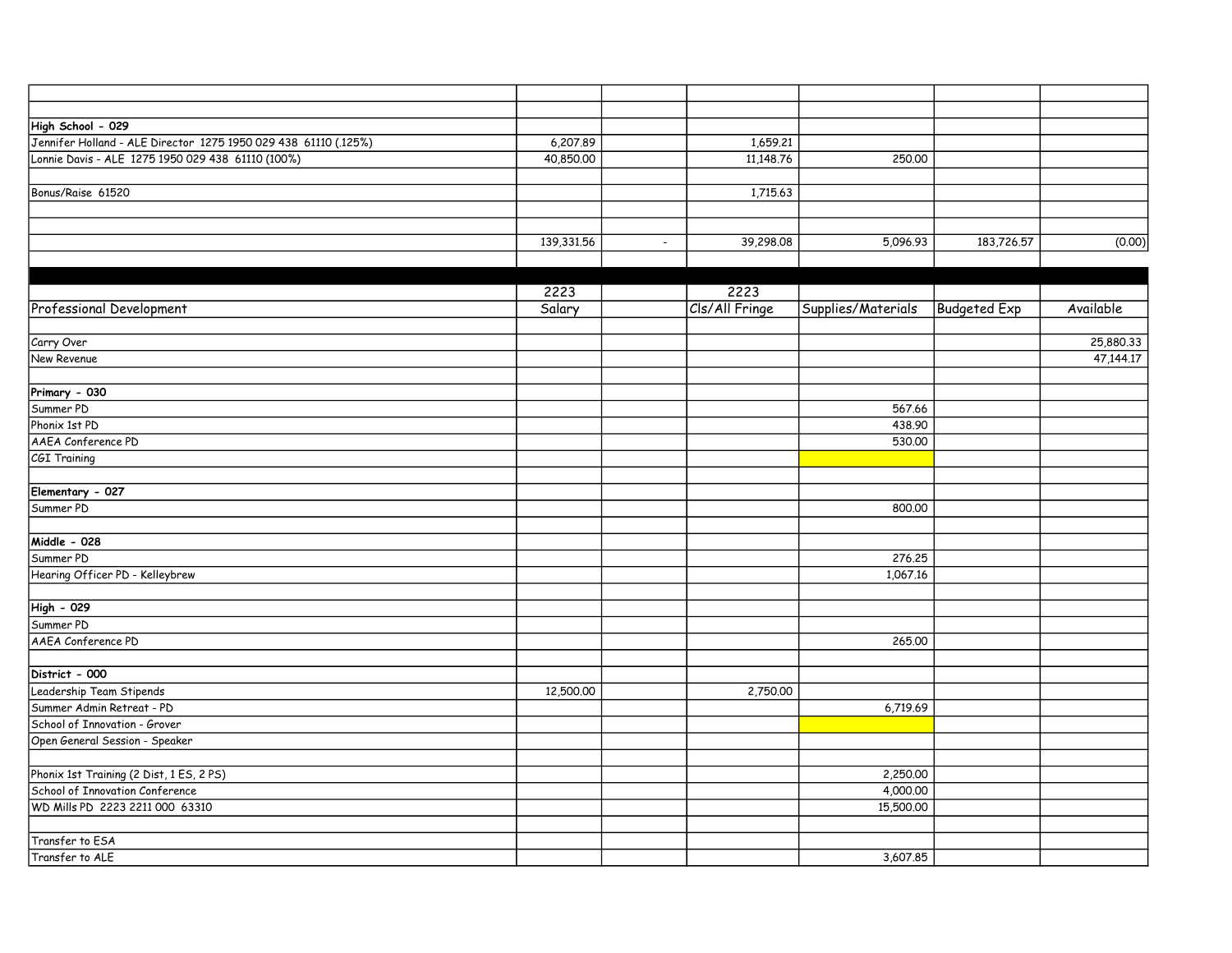|                                                     | 12,500.00  |            | 2,750.00 | 36,022.51          | 51,272.51           | 21,751.99 |
|-----------------------------------------------------|------------|------------|----------|--------------------|---------------------|-----------|
|                                                     |            |            |          |                    |                     |           |
|                                                     |            |            |          |                    |                     |           |
|                                                     | 1282       | 2282       | 2282     |                    |                     |           |
| <b>ESA Match Grant</b>                              | Crt Salary | Cls Salary | Fringe   | Supplies/Materials | <b>Budgeted Exp</b> | Available |
|                                                     |            |            |          |                    |                     |           |
| Carry Over                                          |            |            |          |                    |                     | 27,741.97 |
| Allotment                                           |            |            |          |                    |                     | $\sim$    |
|                                                     |            |            |          |                    |                     |           |
| Before/After School/Summer School                   |            |            |          | 27,741.97          |                     |           |
|                                                     |            |            |          |                    |                     |           |
|                                                     | $\sim$     | $\sim$     | $\sim$   | 27,741.97          | 27,741.97           | $\sim$    |
|                                                     |            |            |          |                    |                     |           |
|                                                     |            |            |          |                    |                     |           |
|                                                     | 1276       | 2276       | 2276     |                    |                     |           |
| <b>ELL</b>                                          | Crt Salary | Cls Salary | Fringe   | Supplies/Materials | <b>Budgeted Exp</b> | Available |
|                                                     |            |            |          |                    |                     |           |
| Carry Over                                          |            |            |          |                    |                     |           |
| Allotment                                           |            |            |          |                    |                     | 30,705.00 |
| Transfer from ESA                                   |            |            |          |                    |                     | 54,380.79 |
|                                                     |            |            |          |                    |                     |           |
|                                                     |            |            |          |                    |                     |           |
| Primary - 030                                       |            |            |          |                    |                     |           |
| Melissa Edwards - ELL 1276 1930 030 61110 (.05%)    | 3,365.43   |            | 844.86   | 500.00             |                     |           |
| Heather Franks - ELL 1276 1930 030 61110 (.10%)     | 5,210.11   |            | 1,354.40 |                    |                     |           |
| Lucia Mendoza - ELL Para 2276 1930 030 61120 (100%) |            | 16,888.38  | 5,706.15 |                    |                     |           |
| Bonus/Raise                                         |            |            | 749.75   |                    |                     |           |
|                                                     |            |            |          |                    |                     |           |
|                                                     |            |            |          |                    |                     |           |
| Elementary - 027                                    |            |            |          |                    |                     |           |
| Melissa Edwards - ELL 1276 1930 027 61110 (.05%)    | 3,365.43   |            | 844.86   | 500.00             |                     |           |
| Jamie Henley - ELL 1276 1930 027 61110 (25%)        | 19,722.88  |            | 5,163,63 |                    |                     |           |
|                                                     |            |            |          |                    |                     |           |
| Bonus/Raise                                         |            |            | 457.50   |                    |                     |           |
|                                                     |            |            |          |                    |                     |           |
|                                                     |            |            |          |                    |                     |           |
| Middle School - 028                                 |            |            |          |                    |                     |           |
| Melissa Edwards - ELL 1276 1930 028 61110 (.05%)    | 3,365.43   |            | 844.86   | 500.00             |                     |           |
| Amy Lothian - ELL 1276 1930 028 61110 (.10%)        | 4,497.75   |            | 987.29   |                    |                     |           |
|                                                     |            |            |          |                    |                     |           |
| Bonus/Raise                                         |            |            | 228.75   |                    |                     |           |
|                                                     |            |            |          |                    |                     |           |
|                                                     |            |            |          |                    |                     |           |
| High School - 029                                   |            |            |          |                    |                     |           |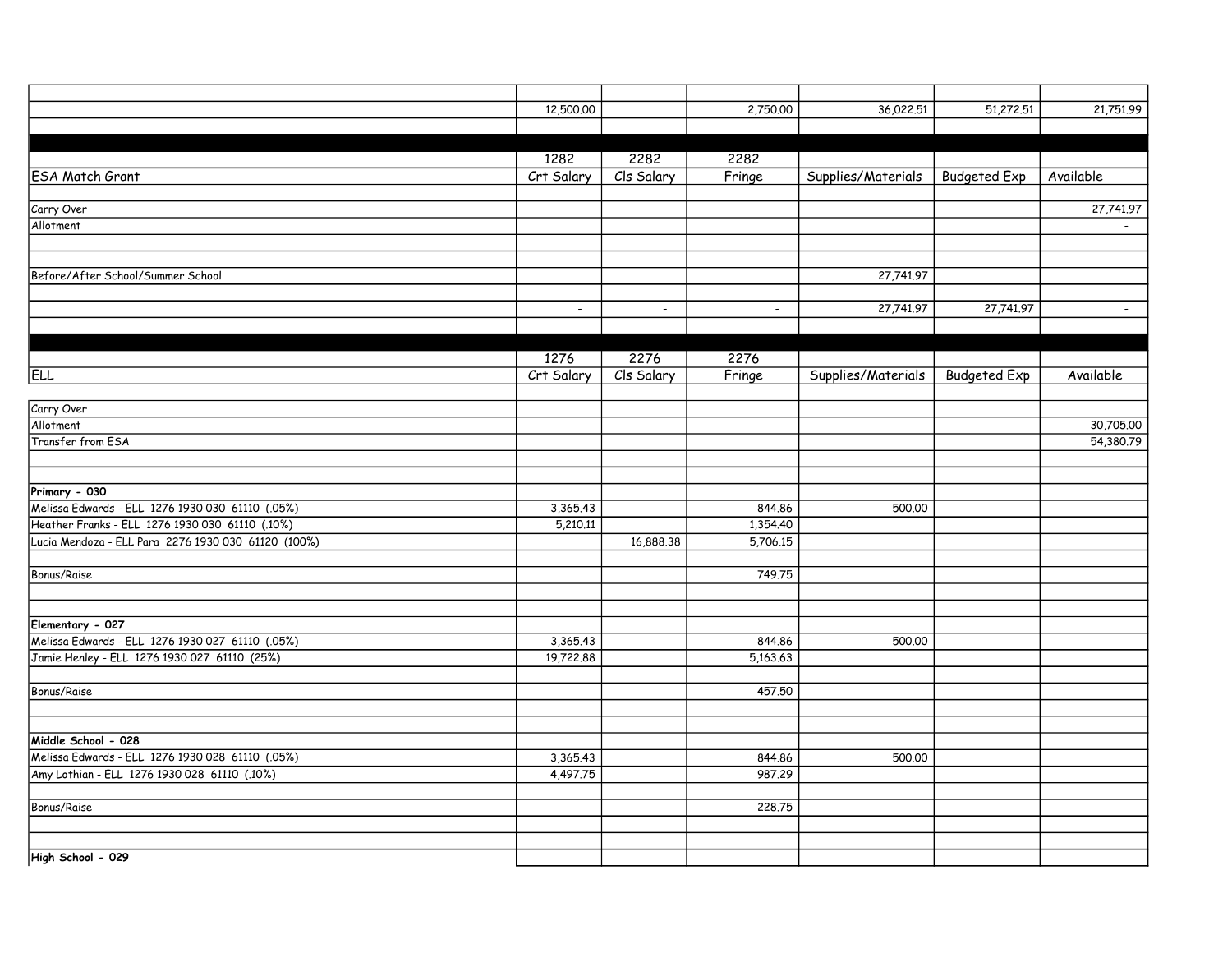| Melissa Edwards - ELL 1276 1930 029 61110 (.05%)   | 3,365.43   |            | 844.86     | 500,00             |                     |            |
|----------------------------------------------------|------------|------------|------------|--------------------|---------------------|------------|
| Ashli Stivers - ELL 1276 1930 029 61110 (.10%)     | 3,969.00   |            | 1,080.29   |                    |                     |            |
|                                                    |            |            |            |                    |                     |            |
| Bonus/Raise                                        |            |            | 228,75     |                    |                     |            |
|                                                    |            |            |            |                    |                     |            |
|                                                    |            |            |            |                    |                     |            |
|                                                    | 46,861.46  | 16,888.38  | 19,335.95  | 2,000.00           | 85,085.79           |            |
|                                                    |            |            |            |                    |                     |            |
|                                                    |            |            |            |                    |                     |            |
|                                                    | 6501       | 6501       | 6501       |                    |                     |            |
| Title 1 (15% allowable carryover end of September) | Crt Salary | Cls Salary | All Fringe | Supplies/Materials | <b>Budgeted Exp</b> | Available  |
|                                                    |            |            |            |                    |                     |            |
| Carry Over:                                        |            |            |            |                    |                     |            |
| Carry Over:                                        |            |            |            |                    |                     | 76,429.41  |
| New Revenue                                        |            |            |            |                    |                     | 477,409.42 |
| Transferred from Title II A                        |            |            |            |                    |                     | 57,102.61  |

| Transferred from Title II A                               |           |           |           |           | 57,102.61 |
|-----------------------------------------------------------|-----------|-----------|-----------|-----------|-----------|
| Transferred from Title IV                                 |           |           |           |           | 34,531,88 |
|                                                           |           |           |           |           |           |
| Primary - 030                                             |           |           |           |           |           |
| Lanette Hayes 6501 1591 030 61110 (.50%)                  | 20,895.00 |           | 4,587,41  |           |           |
| Linda Smothers - Para 6501 1591 030 61120 (100%)          |           | 19,297.98 | 6,344.85  |           |           |
| Margaret Hirscheider - Para 6501 1591 030 61120 (100%)    |           | 20.771.87 | 6,682.88  |           |           |
| Lori Bevill - Para 6501 1591 030 61120 (100%)             |           | 18,697.98 | 6,228.69  |           |           |
| Deborah Debord - Para 6501 1591 030 61120 (100%)          |           | 18,697.98 | 6,102,45  |           |           |
| Bonus/Raise                                               |           |           | 2,846.50  |           |           |
|                                                           |           |           |           |           |           |
| Parent Involvement - 6501 2170 030 66100                  |           |           |           | 1.610.00  |           |
| Phonics 1st Training PD 6501 2213 030 000 63310           |           |           |           | 5,180,00  |           |
| Learning A-Z Renewal 6501 2230 030 000 63550              |           |           |           | 549.75    |           |
| Imagination Station 6501 2230 030 000 63550               |           |           |           | 11,444.51 |           |
| Phonics 1st Supplies 6501 1591 030 000 66100              |           |           |           | 1309.80   |           |
| Brainspring Supplies 6501 1591 030 000 66100              |           |           |           | 249.73    |           |
| Nicky's Folders 6501 1591 030 000 66100                   |           |           |           | 837.00    |           |
| Grandparents Day Supplies 6501 1591 030 000 66100         |           |           |           | 740.90    |           |
| Parent Communication 6501 1591 030 000 66100              |           |           |           | 710.10    |           |
| Scholastic Magazine Subscription 6501 1591 030 000 66430  |           |           |           | 805,00    |           |
| 6 Traits of Writting                                      |           |           |           | 1,400.00  |           |
|                                                           |           |           |           |           |           |
| Elementary - 027                                          |           |           |           |           |           |
| Cathy Flenor - Remediation 6501 1591 027 61110 (50%)      | 25,936.54 |           | 6,747.04  |           |           |
| Kristina Johnson - Remediation 6501 1591 027 61110 (100%) | 39,290.00 |           | 10,681.00 |           |           |
| Glenda Barnes - Para 6501 1591 027 61120 (100%)           |           | 19,871,87 | 4,374.74  |           |           |
| Cheryl Fugatt - Para 6501 1591 027 61120 (100%)           |           | 18,294.78 | 5,973,36  |           |           |
| Debra Riba - Para 6501 1591 027 61120 (100%)              |           | 17,793.18 | 5,904.31  |           |           |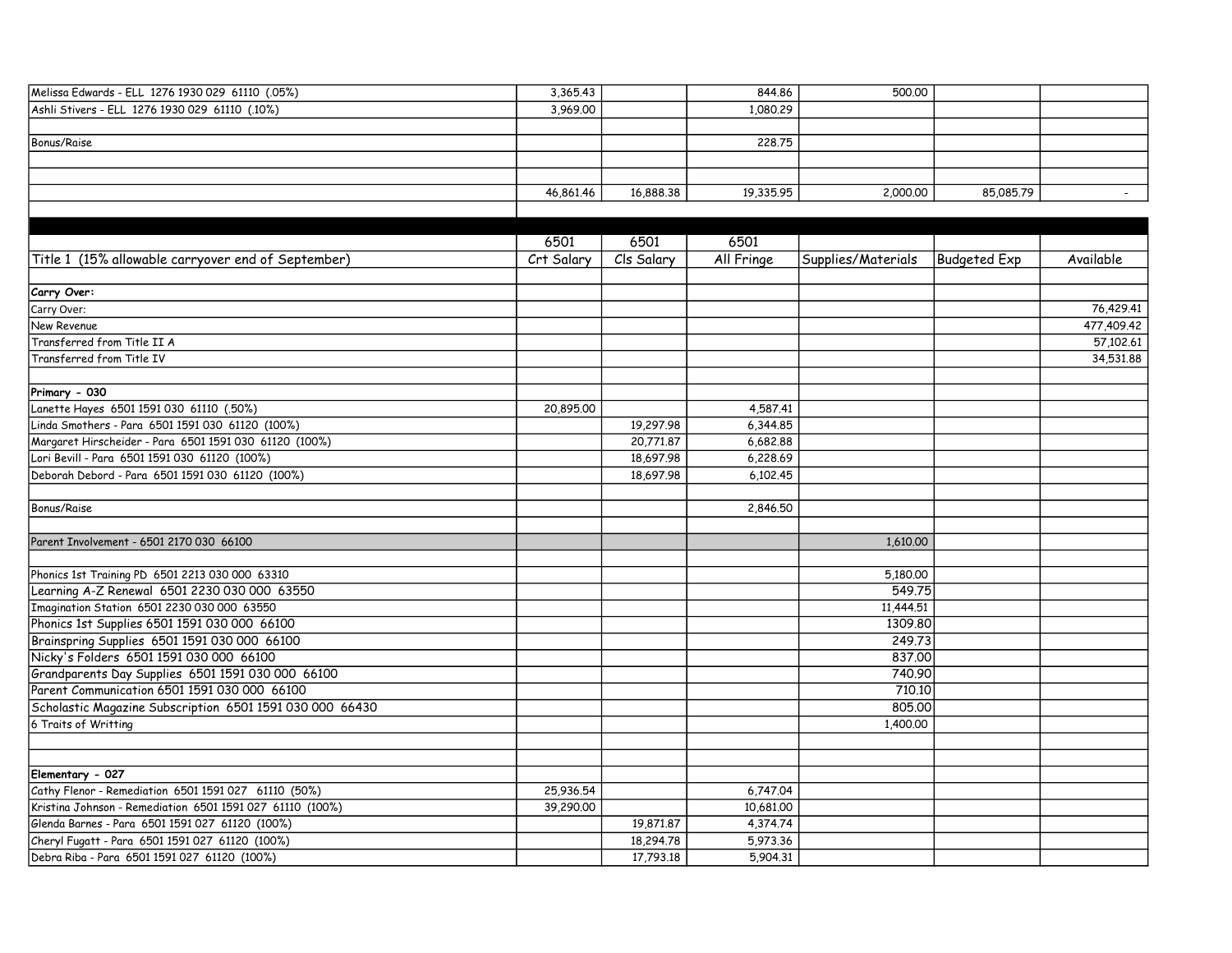| Bonus/Raise                                                  |           |           | 3,850.50  |           |  |
|--------------------------------------------------------------|-----------|-----------|-----------|-----------|--|
|                                                              |           |           |           |           |  |
| Parent Involvement - 6501 2170 027 66100                     |           |           |           | 1,610.00  |  |
|                                                              |           |           |           |           |  |
|                                                              |           |           |           |           |  |
| Phonics 1st Training 6501 2213 027 000 63310                 |           |           |           | 2,590.00  |  |
| Imagination Station 6501 2230 027 000 63550                  |           |           |           | 7,316.99  |  |
| Mobey Max Renewal 6501 2230 027 000 63550                    |           |           |           | 2,745.00  |  |
| Renaissance Renewal 6501 2230 027 000 63550                  |           |           |           | 5,608.50  |  |
| Typing Program (Henley) 6501 1591 027 000 66100              |           |           |           | 816.20    |  |
| Chromebooks (replacement) 6501 2230 027 000 66527            |           |           |           | 18,395.00 |  |
|                                                              |           |           |           |           |  |
|                                                              |           |           |           |           |  |
| Middle - 028                                                 |           |           |           |           |  |
| Barbara McGraw - Para 6501 1591 028 61120 (100%)             |           | 17,089.98 | 3,750.26  |           |  |
| Kimberly Richardson - Para 6501 1591 028 61120 (100%)        |           | 15,077.18 | 3,324.71  |           |  |
|                                                              |           |           |           |           |  |
| Bonus/Raise                                                  |           |           | 1,042.00  |           |  |
|                                                              |           |           |           |           |  |
| Parent Involvement 6501 2170 028 66100                       |           |           |           | 1,610,00  |  |
|                                                              |           |           |           |           |  |
| Iready Renewal 6501 2230 028 000 63550                       |           |           |           | 4,800,00  |  |
| <b>Iready Instructional Tools</b>                            |           |           |           | 13,250.00 |  |
| 8th Grade Chromebooks 6501 2230 028 000 66527                |           |           |           | 40,950.00 |  |
|                                                              |           |           |           |           |  |
|                                                              |           |           |           |           |  |
| High - 029                                                   |           |           |           |           |  |
| April Manning - Remediation 6501 1591 029 61110 (33%)        | 16,991.74 |           | 4,512.31  |           |  |
| Carla Rolax - Para 6501 1591 029 61120 (100%)                |           | 14,673.98 | 5,347.44  |           |  |
|                                                              |           |           |           |           |  |
| Bonus/Raise                                                  |           |           | 1,024.25  |           |  |
|                                                              |           |           |           |           |  |
| Parent Involvement *6501 2170 029 66100                      |           |           |           | 1,610.00  |  |
|                                                              |           |           |           |           |  |
| Summer PD 6501 2213 029 000 63310                            |           |           |           | 237,02    |  |
| onFire Learning 6501 1591 029 63530                          |           |           |           | 11,250.00 |  |
|                                                              |           |           |           |           |  |
|                                                              |           |           |           |           |  |
| District Wide - 000                                          |           |           |           |           |  |
| Karen Gibbs - Federal Coordinator 6501 2324 000 61110 (100%) | 75,623.38 |           | 16,607.12 |           |  |
| Amanda Rather - Supervisor 6501 2324 000 61110 (10%)         | 7,600.00  |           | 1,668.96  |           |  |
|                                                              |           |           |           |           |  |
| Bonus/Raise                                                  |           |           | 1,677.50  |           |  |
|                                                              |           |           |           |           |  |
| Phonics 1st Training 6501 2213 000 000 63310                 |           |           |           | 1,295.00  |  |
| AAEA Conference 6501 2213 000 000 63310                      |           |           |           | 255,00    |  |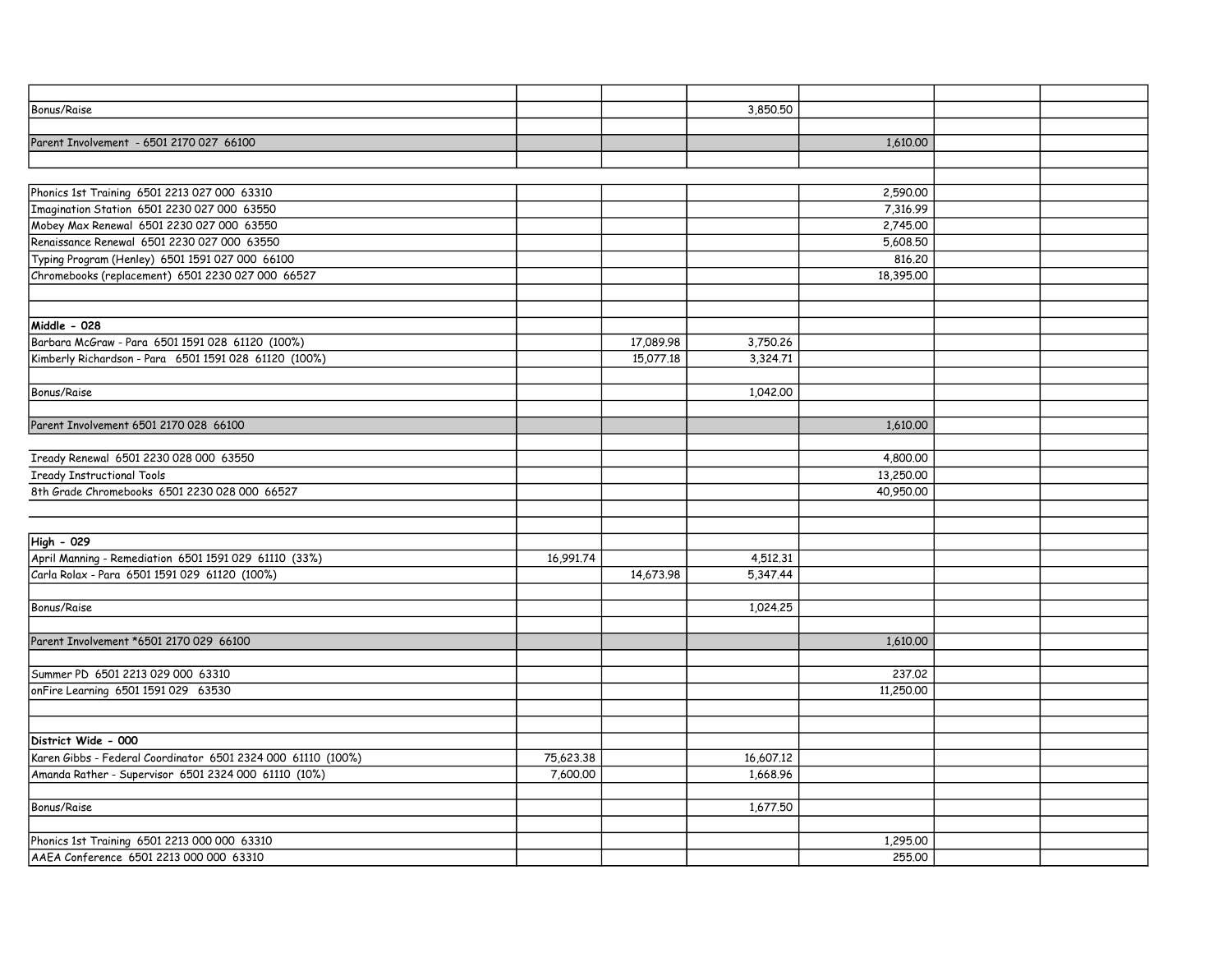| AAFC Fall Conference 6501 2213 000 000 63310       |                |                          |                | 528.12             |                     |           |
|----------------------------------------------------|----------------|--------------------------|----------------|--------------------|---------------------|-----------|
| Supplies & Materials 6501 2324 000 000 66100       |                |                          |                | 92.48              |                     |           |
|                                                    |                |                          |                |                    |                     |           |
| Homeless *6501 3355 000 66100                      |                |                          |                | 2,000.00           |                     |           |
|                                                    |                |                          |                |                    |                     |           |
| Indirect Cost 6501 5500 000 68400<br>*0.0450       |                |                          |                | 27,795.50          |                     |           |
|                                                    |                |                          |                |                    |                     |           |
| 15% Allowable Carryover: \$ (taken out of revenue) |                |                          |                |                    |                     |           |
|                                                    | 186,336.66     | 180,266.78               | 109,278.28     | 169,591.60         | 645,473.32          | (0.00)    |
|                                                    |                |                          |                |                    |                     |           |
|                                                    |                |                          |                |                    |                     |           |
| Title 1 Migrant                                    | 6502           |                          | 6502           |                    |                     |           |
|                                                    | Salary         |                          | Cls/All Fringe | Supplies/Materials | <b>Budgeted Exp</b> | Available |
| Carry Over                                         |                |                          |                |                    |                     |           |
| New Revenue                                        |                |                          |                |                    |                     | 29,728.45 |
|                                                    |                |                          |                |                    |                     |           |
| Maria Ramirez 6502 1120 027 61120                  |                |                          | 23,036.46      | 2,050.00           |                     |           |
|                                                    |                |                          |                |                    |                     |           |
|                                                    |                |                          |                |                    |                     |           |
|                                                    |                |                          |                |                    |                     |           |
|                                                    | $\blacksquare$ | $\blacksquare$           | 23,036.46      | 2,050.00           | 25,086.46           | 4,641.99  |
|                                                    |                |                          |                |                    |                     |           |
|                                                    |                |                          |                |                    |                     |           |
|                                                    | 6756           |                          | 6756           |                    |                     |           |
| Title IIA                                          | Salary         |                          | Cls/All Fringe | Supplies/Materials | <b>Budgeted Exp</b> | Available |
|                                                    |                |                          |                |                    |                     |           |
| Carry Over                                         |                |                          |                |                    |                     |           |
| New Revenue                                        |                |                          |                |                    |                     | 57,102.61 |
|                                                    |                |                          |                |                    |                     |           |
| Professional Development *6756 2213 000 63310      |                |                          |                |                    |                     |           |
|                                                    |                |                          |                |                    |                     |           |
| Transfer to Title I *6756 5200 000 69360           |                |                          |                |                    | 57,102.61           |           |
|                                                    |                |                          |                |                    |                     |           |
|                                                    |                | $\overline{\phantom{a}}$ | $\sim$         | $\blacksquare$     | 57,102.61           |           |
|                                                    | $\blacksquare$ |                          |                |                    |                     | $\sim$    |
|                                                    |                |                          |                |                    |                     |           |
|                                                    | 6761           |                          | 6761           |                    |                     |           |
| Title III                                          | Salary         |                          | Cls/All Fringe | Supplies/Materials | <b>Budgeted Exp</b> | Available |
|                                                    |                |                          |                |                    |                     |           |
|                                                    |                |                          |                |                    |                     |           |
| Carry Over                                         |                |                          |                |                    |                     | $\sim$    |
| New Revenue                                        |                |                          |                |                    |                     | 232.63    |
|                                                    |                |                          |                |                    |                     |           |
| ELL Interpreter 6761 2170 (Building Loc) 000 63900 |                |                          |                |                    |                     |           |
| PD 6761 2210 000 000 63310                         |                |                          |                |                    |                     |           |
| General Supplies 6761 2210 000 66100               |                |                          |                |                    |                     |           |
|                                                    |                |                          |                |                    |                     |           |
| InDirect Cost (.0450) 6761 5500 000 68400          |                |                          |                | $\sim$             |                     |           |